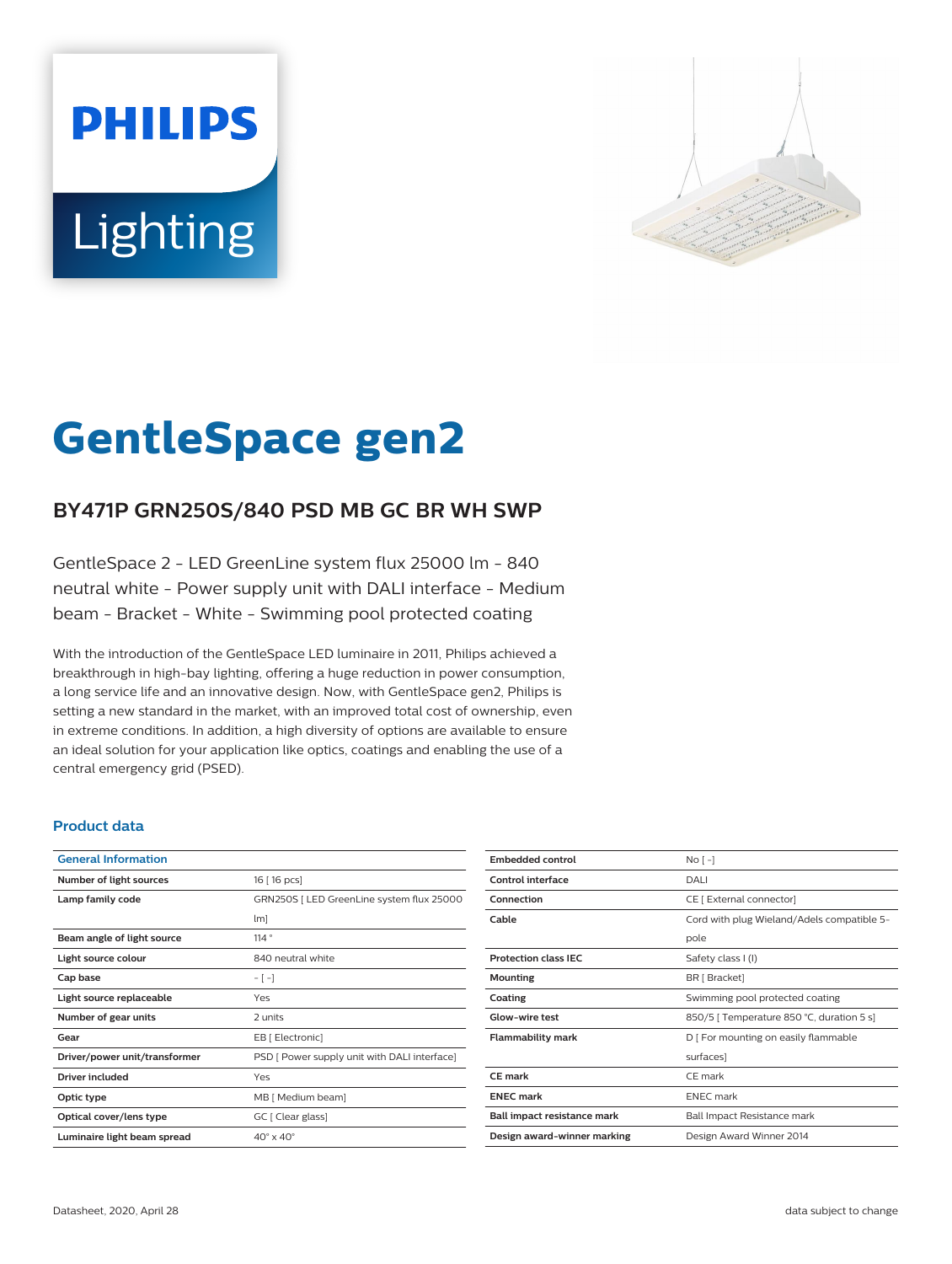## **GentleSpace gen2**

| <b>Warranty period</b>              | 5 years                                         |
|-------------------------------------|-------------------------------------------------|
| <b>Suspension accessories</b>       | $No [-]$                                        |
| <b>Remarks</b>                      | *-Per Lighting Europe guidance paper            |
|                                     | "Evaluating performance of LED based            |
|                                     | luminaires - January 2018": statistically there |
|                                     | is no relevant difference in lumen              |
|                                     | maintenance between B50 and for example         |
|                                     | B10. Therefore the median useful life (B50)     |
|                                     | value also represents the B10 value.            |
| <b>Constant light output</b>        | <b>No</b>                                       |
| Number of products on MCB           | 6                                               |
| <b>EU RoHS compliant</b>            | Yes                                             |
| <b>Product Family Code</b>          | BY471P [GentleSpace 2]                          |
| Unified glare rating CEN            | 25                                              |
|                                     |                                                 |
| <b>Operating and Electrical</b>     |                                                 |
| Input voltage                       | 220-240 V                                       |
| Input frequency                     | 50 to 60 Hz                                     |
| Control signal voltage              | 0-16 V DC DALI                                  |
| Inrush current                      | 9.6A                                            |
| Inrush time                         | 2.3 <sub>ms</sub>                               |
| Power factor (min.)                 | 0.9                                             |
|                                     |                                                 |
| <b>Controls and Dimming</b>         |                                                 |
| <b>Dimmable</b>                     | Yes                                             |
|                                     |                                                 |
| <b>Mechanical and Housing</b>       |                                                 |
| <b>Housing material</b>             | Aluminum                                        |
| <b>Reflector material</b>           |                                                 |
| Optic material                      | Acrylate                                        |
| Optical cover/lens material         | Glass                                           |
| Gear tray material                  | Steel                                           |
| <b>Fixation material</b>            | Steel                                           |
| Optical cover/lens finish           | Clear                                           |
| Overall length                      | 600 mm                                          |
| <b>Overall width</b>                | 450 mm                                          |
| <b>Overall height</b>               | 150 mm                                          |
| Colour                              | White                                           |
| Dimensions (height x width x depth) | 150 x 450 x 600 mm (5.9 x 17.7 x 23.6 in)       |
|                                     |                                                 |

| Mech. impact protection code                 | IK07 [2 J reinforced]              |  |
|----------------------------------------------|------------------------------------|--|
|                                              |                                    |  |
| <b>Initial Performance (IEC Compliant)</b>   |                                    |  |
| <b>Initial luminous flux</b>                 | 25000 lm                           |  |
| Luminous flux tolerance                      | $+/-7%$                            |  |
| Initial LED luminaire efficacy               | 152 lm/W                           |  |
| Init. Corr. Colour Temperature               | 4000 K                             |  |
| Init. colour rendering index                 | ≥80                                |  |
| Initial chromaticity                         | (0.38, 0.38) SDCM <3               |  |
| Initial input power                          | 164 W                              |  |
| Power consumption tolerance                  | $+/-11%$                           |  |
|                                              |                                    |  |
| <b>Over Time Performance (IEC Compliant)</b> |                                    |  |
| Control gear failure rate at median          | 5%                                 |  |
| useful life 50,000 h                         |                                    |  |
| Control gear failure rate at median          | 10 %                               |  |
| useful life 100,000 h                        |                                    |  |
| Lumen maintenance at median useful           | L85                                |  |
| life* 50,000 h                               |                                    |  |
| Lumen maintenance at median useful           | <b>L70</b>                         |  |
| life* 100,000 h                              |                                    |  |
|                                              |                                    |  |
| <b>Application Conditions</b>                |                                    |  |
| Ambient temperature range                    | $-30$ to $+45$ °C                  |  |
| Performance ambient temperature Tq           | 25 °C                              |  |
| Maximum dimming level                        | 10%                                |  |
| Suitable for random switching                | No                                 |  |
|                                              |                                    |  |
| <b>Product Data</b>                          |                                    |  |
| Full product code                            | 871869632255000                    |  |
| Order product name                           | BY471P GRN250S/840 PSD MB GC BR WH |  |
|                                              | <b>SWP</b>                         |  |
| EAN/UPC - product                            | 8718696322550                      |  |

| Order product name              | BY47IP GRN250S7840 PSD MB GC BR WH |
|---------------------------------|------------------------------------|
|                                 | <b>SWP</b>                         |
| EAN/UPC - product               | 8718696322550                      |
| Order code                      | 32255000                           |
| Numerator – quantity per pack   |                                    |
| Numerator - packs per outer box |                                    |
| Material no. (12NC)             | 910930206015                       |
| Net weight (piece)              | 17.400 kg                          |

# **Approval and Application**

**Ingress protection code** IP65 [ Dust penetration-protected, jet-proof]